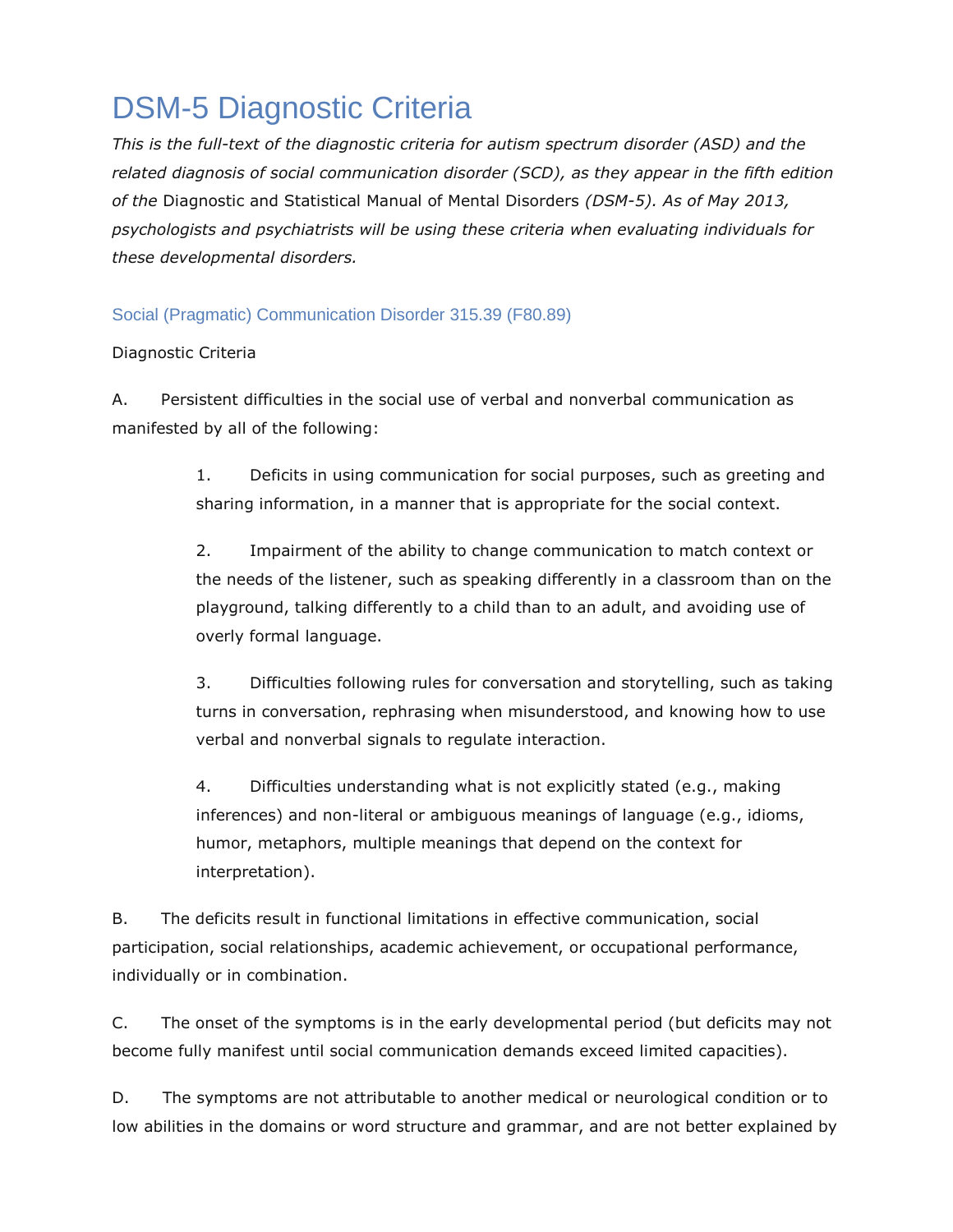autism spectrum disorder, intellectual disability (intellectual developmental disorder), global developmental delay, or another mental disorder.

Autism Spectrum Disorder 299.00 (F84.0)

Diagnostic Criteria

A. Persistent deficits in social communication and social interaction across multiple contexts, as manifested by the following, currently or by history (examples are illustrative, not exhaustive, see text):

> 1. Deficits in social-emotional reciprocity, ranging, for example, from abnormal social approach and failure of normal back-and-forth conversation; to reduced sharing of interests, emotions, or affect; to failure to initiate or respond to social interactions.

> 2. Deficits in nonverbal communicative behaviors used for social interaction, ranging, for example, from poorly integrated verbal and nonverbal communication; to abnormalities in eye contact and body language or deficits in understanding and use of gestures; to a total lack of facial expressions and nonverbal communication.

3. Deficits in developing, maintaining, and understanding relationships, ranging, for example, from difficulties adjusting behavior to suit various social contexts; to difficulties in sharing imaginative play or in making friends; to absence of interest in peers.

*Specify* current severity:

**Severity is based on social communication impairments and restricted repetitive patterns of behavior** (see Table 2).

B. Restricted, repetitive patterns of behavior, interests, or activities, as manifested by at least two of the following, currently or by history (examples are illustrative, not exhaustive; see text):

> 1. Stereotyped or repetitive motor movements, use of objects, or speech (e.g., simple motor stereotypes, lining up toys or flipping objects, echolalia, idiosyncratic phrases).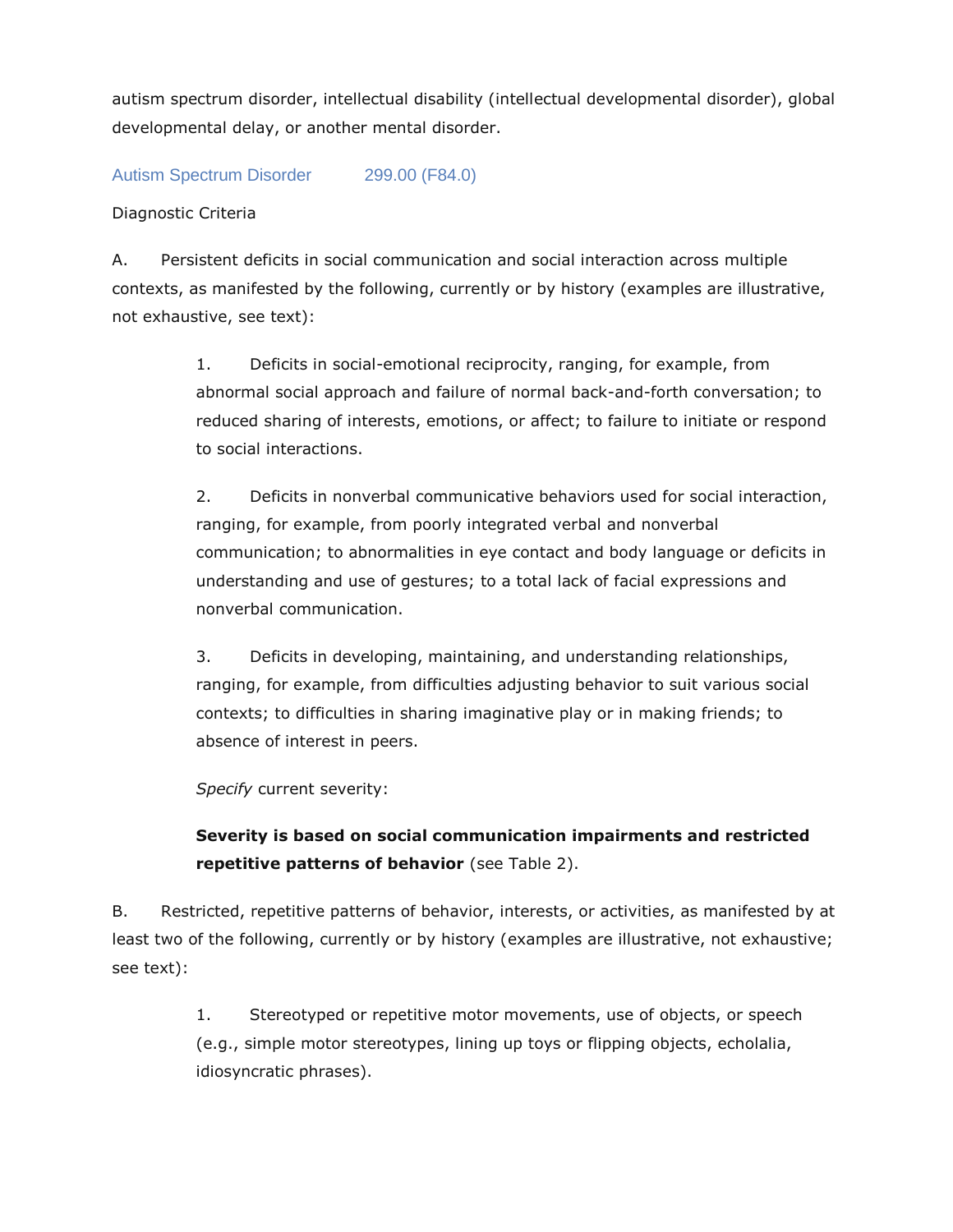2. Insistence on sameness, inflexible adherence to routines, or ritualized patterns or verbal nonverbal behavior (e.g., extreme distress at small changes, difficulties with transitions, rigid thinking patterns, greeting rituals, need to take same route or eat food every day).

3. Highly restricted, fixated interests that are abnormal in intensity or focus (e.g, strong attachment to or preoccupation with unusual objects, excessively circumscribed or perseverative interest).

4. Hyper- or hyporeactivity to sensory input or unusual interests in sensory aspects of the environment (e.g., apparent indifference to pain/temperature, adverse response to specific sounds or textures, excessive smelling or touching of objects, visual fascination with lights or movement).

*Specify* current severity:

# **Severity is based on social communication impairments and restricted, repetitive patterns of behavior** (see Table 2).

C. Symptoms must be present in the early developmental period (but may not become fully manifest until social demands exceed limited capacities, or may be masked by learned strategies in later life).

D. Symptoms cause clinically significant impairment in social, occupational, or other important areas of current functioning.

E. These disturbances are not better explained by intellectual disability (intellectual developmental disorder) or global developmental delay. Intellectual disability and autism spectrum disorder frequently co-occur; to make comorbid diagnoses of autism spectrum disorder and intellectual disability, social communication should be below that expected for general developmental level.

**Note:** Individuals with a well-established DSM-IV diagnosis of autistic disorder, Asperger's disorder, or pervasive developmental disorder not otherwise specified should be given the diagnosis of autism spectrum disorder. Individuals who have marked deficits in social communication, but whose symptoms do not otherwise meet criteria for autism spectrum disorder, should be evaluated for social (pragmatic) communication disorder.

## *Specify* if:

**With or without accompanying intellectual impairment**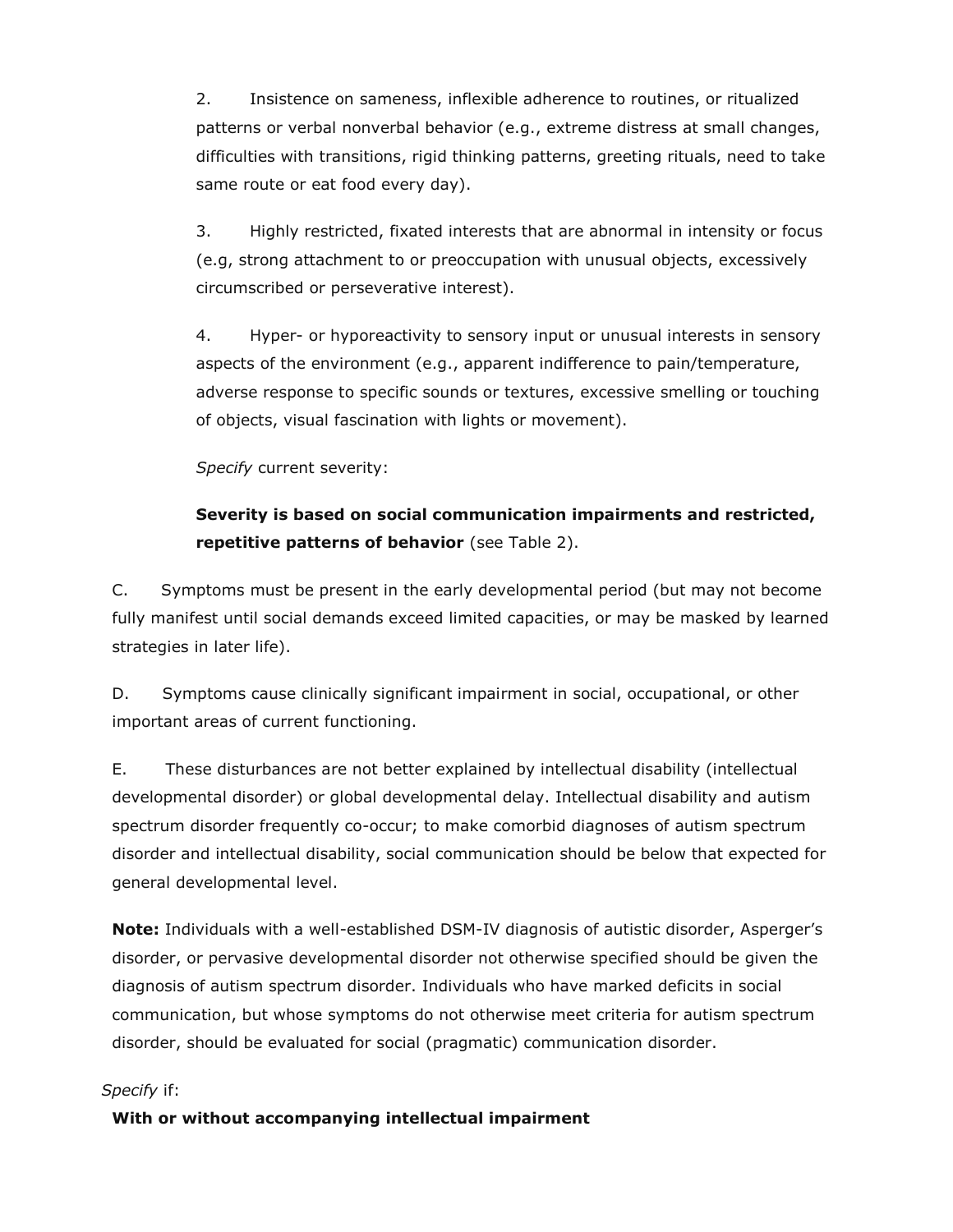### **With or without accompanying language impairment**

### **Associated with a known medical or genetic condition or environmental factor**

(**Coding note:** Use additional code to identify the associated medical or genetic condition.) Associated with another neurodevelopmental, mental, or behavioral disorder

(**Coding note:** Use additional code[s] to identify the associated neurodevelopmental, mental, or behavioral disorder[s].)

With catatonia (refer to the criteria for catatonia associated with another mental disorder, pp. 119-120, for definition) (**Coding note:** Use additional code 293.89 [F06.1] catatonia associated with autism spectrum disorder to indicate the presence of the comorbid catatonia.)

Table 2 Severity levels for autism spectrum disorder

| <b>Severity level</b>  | <b>Social communication</b>                                     | <b>Restricted, repetitive</b>                                                                |
|------------------------|-----------------------------------------------------------------|----------------------------------------------------------------------------------------------|
|                        |                                                                 | <b>behaviors</b>                                                                             |
| Level 3                | Severe deficits in verbal and                                   | Inflexibility of behavior, extreme                                                           |
|                        |                                                                 | "Requiring very substantial nonverbal social communication difficulty coping with change, or |
| support"               | skills cause severe impairments other restricted/repetitive     |                                                                                              |
|                        | in functioning, very limited                                    | behaviors markedly interfere                                                                 |
|                        | initiation of social interactions,                              | with functioning in all spheres.                                                             |
|                        | and minimal response to social                                  | Great distress/difficulty                                                                    |
|                        | overtures from others. For                                      | changing focus or action.                                                                    |
|                        | example, a person with few                                      |                                                                                              |
|                        | words of intelligible speech who                                |                                                                                              |
|                        | rarely initiates interaction and,                               |                                                                                              |
|                        | when he or she does, makes                                      |                                                                                              |
|                        | unusual approaches to meet                                      |                                                                                              |
|                        | needs only and responds to                                      |                                                                                              |
|                        | only very direct social                                         |                                                                                              |
|                        | approaches.                                                     |                                                                                              |
| Level 2                | Marked deficits in verbal and                                   | Inflexibility of behavior,                                                                   |
| "Requiring substantial |                                                                 | nonverbal social communication difficulty coping with change, or                             |
| support"               | skills; social impairments                                      | other restricted/repetitive                                                                  |
|                        | apparent even with supports in behaviors appear frequently      |                                                                                              |
|                        | place; limited initiation of social enough to be obvious to the |                                                                                              |

interactions; and reduced or casual observer and interfere